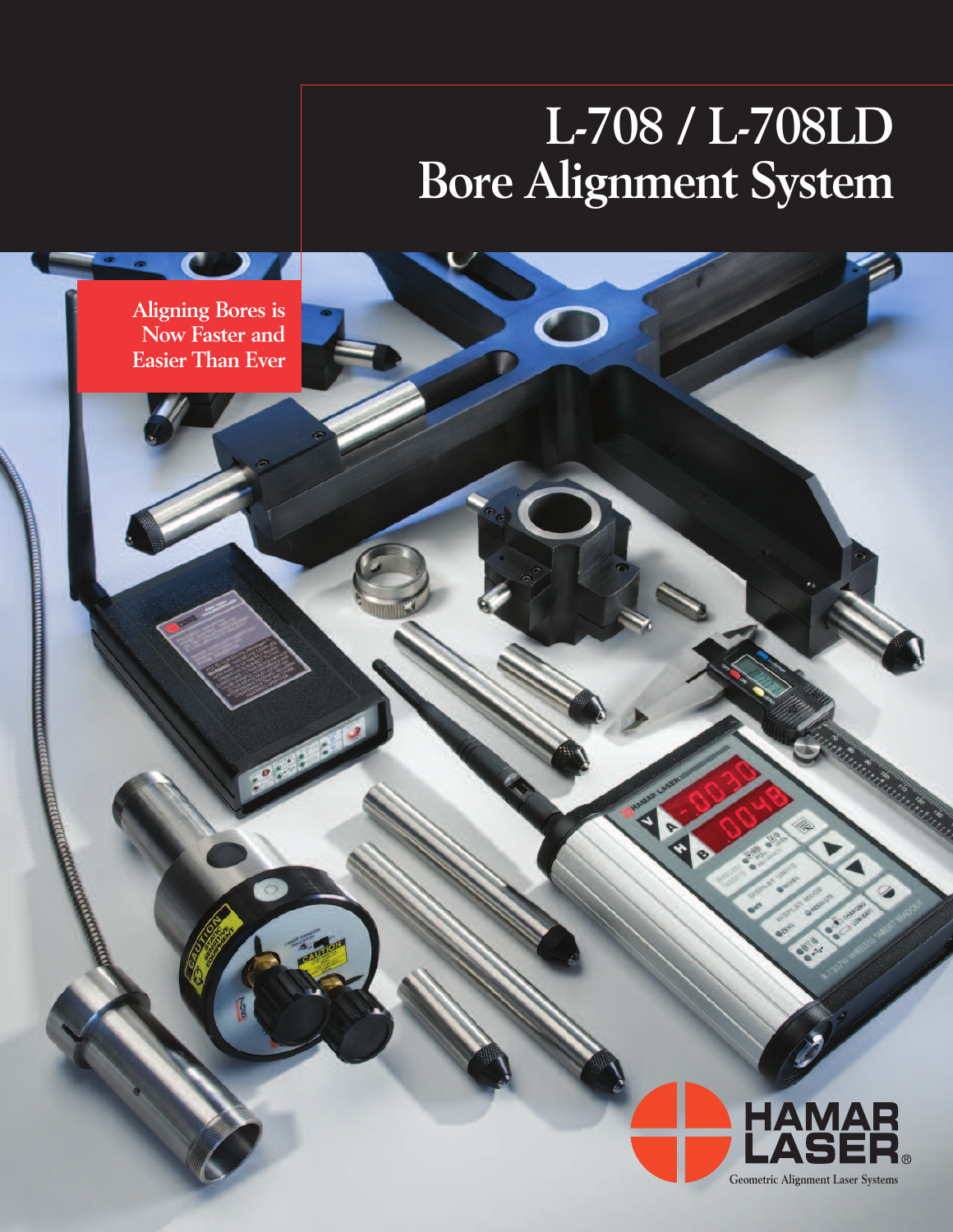# **L-708 / L-708LD Laser Bore Alignment System**

### **The Leader in Laser Bore Alignment Technology**

Hamar Laser manufactures the most accurate, versatile and portable bore alignment laser system available: The L-708 Standard and L-708LD Long Distance Bore Lasers.

Data taking targets include: selfcentering, see-through, 2-axis and 4-axis targets with hand-held readouts, and Windows-based software to display and analyze alignment data in real time.

#### **Bore applications include:**

- Engine Blocks
- Compressor Bores
- Shaft Bearing Bores
- Stern Tubes
- Plus many more

### **Results 3x Faster Than Optical Bore Scopes or Tight Wire**

With the L-708 / L-708LD, alignment of bores is fast and easy: Setup takes 15 to 20 minutes, and overall alignments are done up to 3x faster than with optical bore scopes or tight wire. Because alignment data is real time, misaligned bores can be brought into tolerance very quickly. After setup, a 10' (3 M) long bore can be measured for straightness every foot (300 mm) in under 5 minutes!

#### **Self-Centering Target Adapters Reduces Setup time by 50%**

With conventional bore alignment methods, the measuring device is typically mounted outside the bores, and targets are used in reference bores to align the measurement

system — a very cumbersome process that can easily take an hour, or more.With Hamar Laser's patented, self-centering target adapter technology, the setup process is simple: Use the A-514GS or A-514GL Leg Setting Gage to set the legs to the desired diameter. Then the laser and target are mounted directly into the reference bores, reducing setup time to just minutes.

#### **More Accurate and Repeatable Measurements Than Optics**

With optics, the measurement process can be more of an "art" than a science, since one operator will "see" a different set of values than another. The L-708 systems use sophisticated electronic sensors to detect the laser and thus offer greater accuracy and repeatability. Bores can be aligned to .0006" (0.015 mm) and the results are repeatable to .0002" (.005 mm). For high accuracy bore applications, the laser should be mounted externally, using the L-111 Laser Stand with the L-102 Beam Translator which can produce accuracies down to .0002" (0.005 mm).

#### **Extend Component Life, Reduce Downtime**

Misaligned bearing bores will cause premature failures, requiring frequent replacement, more downtime, and higher maintenance costs. Proper and more accurate alignment helps components to last longer and prevent big problems — before they occur.

### **Key Features:**

- Adaptable to most bore applications
- Fast, easy setup using simple self-centering adapters
- Setup and start capturing alignment data in under 20 minutes
- Check alignment for bore diameters from 3.75" (95 mm) to 40"+ (1 M)
- Adjustable legs will fit a large range of bore diameters
- Leg Setting Gage centers adapters to .0003" (0.008 mm)
- Readouts update in real time as the bore is adjusted
- Choice of standard LED readout, or add a second readout to transmit readings wirelessly up to 200' (61 M)
- L-708 Operational Range: 100' (30.5 M) L-708LD Operational Range: 200' (61 M)
- Durable and rugged design



*Hamar's patented, self-centering A-514 Target Adapters speed the alignment process, and use adjustable legs for different sized bores.*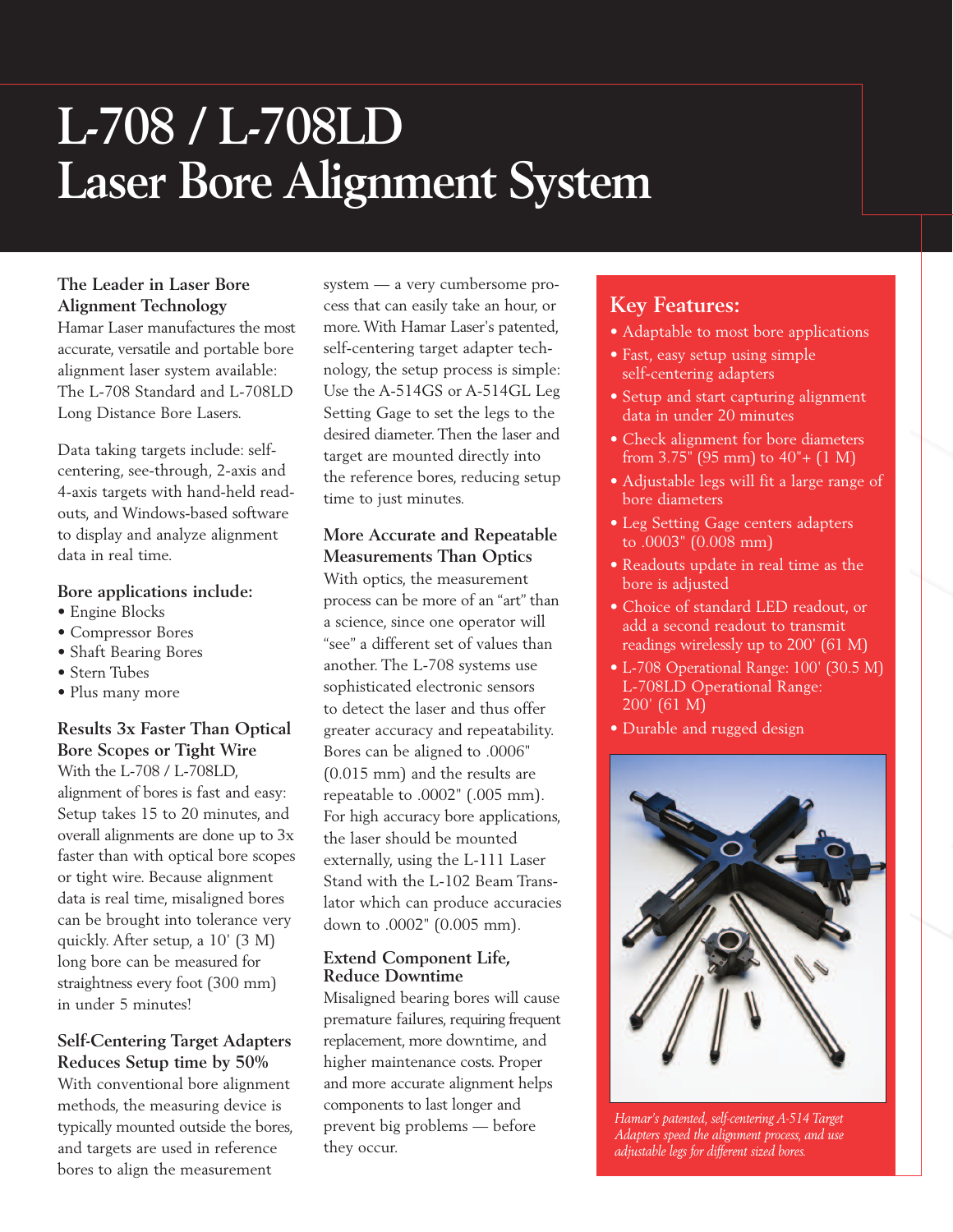# **Features Designed With Versatility in Mind**

### **Self-Centering Adapters — The Key to Speed**

The A-512 Target and A-514 Adapter Hubs are designed so that the PSD (position sensing detector) is centered axially between the adapter's four feet, two of which are offset axially from the other two feet.This puts the PSD on the pivot point of the adapter and allows the target's angle of incidence to the laser to vary by up to 45° without changing the adapter's centering. To insert the target/adapter into the bore, a weighted handle is attached to the target/adapter and the adapter is tipped forward, which allows it to be inserted into the bore. The weight of the handle forces the target to tip backward and seat the target legs into the bore, centering the adapter/target.





#### **Self-Centering Laser/Adapters**

Our patented A-514 self-centering laser and target bore adapters accurately and quickly position the laser and target on the bore centerline. The adapters can be centered to the bore to within .0003" (0.008 mm).

#### **Adjustable Target Adapter Legs**

Self-centering laser and target adapters have adjustable legs that allow adapters to be used for diameters ranging from 3.75" (95 mm) to 40" (1 M). Choose from three bore adapters: A-514A for bores from 3.75" (95 mm) to 6.75" (172 mm), A-514B for bores from 6.5" (165 mm) to 17.5" (445 mm) and the A-514C for bores from 17" (432 mm) to 40" (1 M).

#### **Long Range, High Accuracy** The L-708LD can be used out to 200' (61 M). Laser beam is straight to 0.0008 mm/M.

#### **Precise Angular Adjustment**

Precision angular adjustments provide angular pointing control of the laser beam so it can be tilted with a resolution of .0007" in 100' (0.018 mm in 30.5 M). The L-708LD laser has an angular adjustment resolution of .0014" in 200' (0.036 mm in 61 M).

**Large Bore, Half Bore and See-Through Applications** For bores over 1 meter, half-bores, or where bore surfaces are worn or rough, the T-218 Two-Axis

Universal Target and T-225L Large Bore Flange are used. The T-218 has a prism that flips out of the way, allowing the laser beam to pass unobstructed through the target without removing it a useful feature when aligning multiple bores over long distances. For half-bores, the T-218 is used with our A-502A Half-Bore and A-501A Bore Sweep Fixtures.

#### **Large-Range Targets**

For 200-foot measuring range, the L-708LD Long Distance Bore laser requires a larger-diameter laser beam, which requires our large-range bore target, the T-1218 2-Axis Target. It has 20 x 20 mm measuring range and has a hardened, stainless steel body with a 3" (76.2 mm) diameter mounting surface. Use with the T-1225L Bore Adapter to measure bores from 5.75" (146 mm) to 40"+(1 M).

#### **Laser Beam Concentric to Mounting OD**

The L-708 laser beam is concentric to its 1.2498" (31.745 mm) OD mounting surface to 0.0003" (0.008 mm). The face of the laser has powerful magnets to hold the laser in the adapters.

#### **Optional Computer Upgrade**

Data can be collected and displayed in real time with laptop upgrade and Bore8 Software that plots bore misalignment: 1) relative to end bores, 2) relative to two user-defined bores or 3) relative to Best Fit line.

*Bore8 Software showing plot of bore straightness.*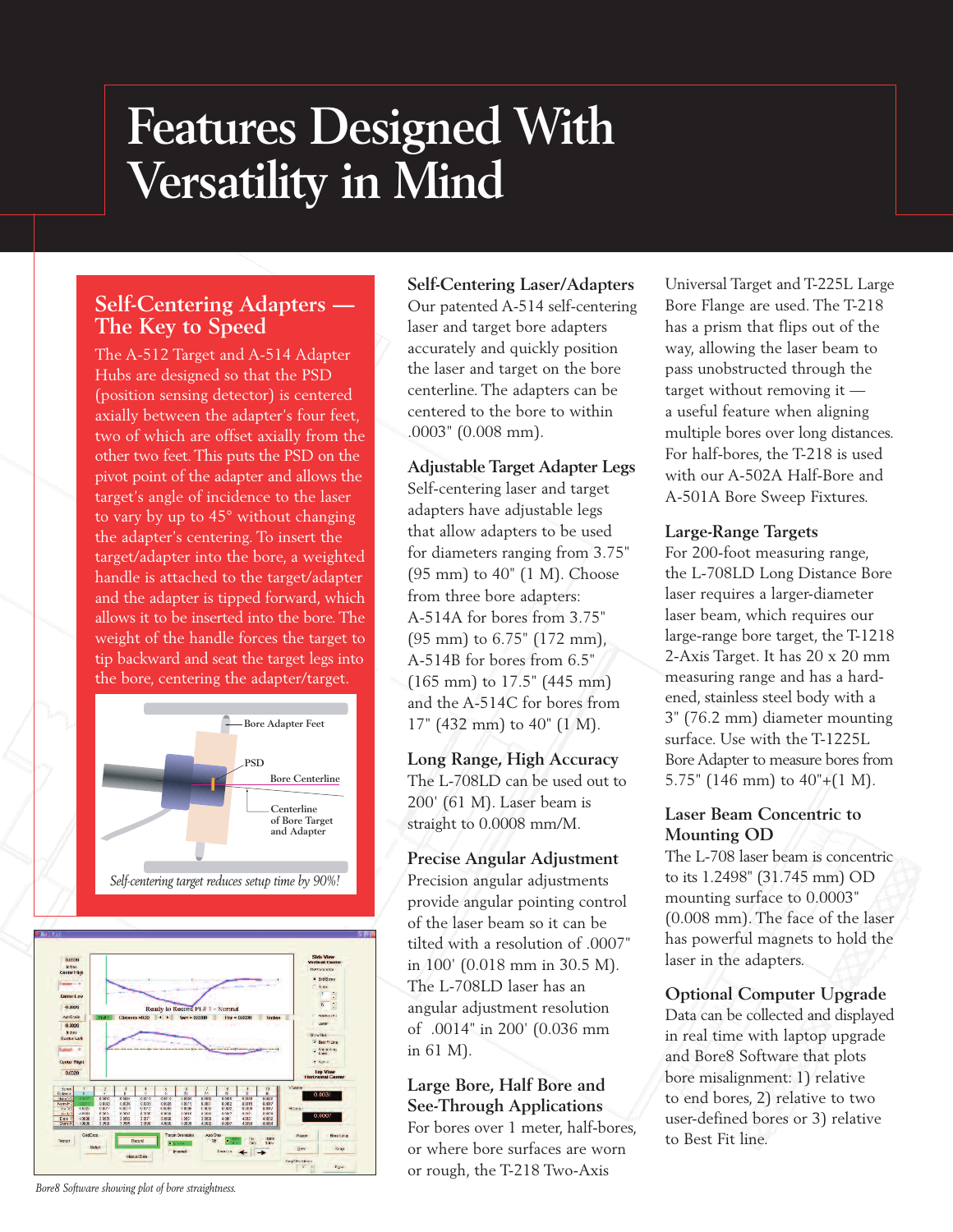# **How HLI Bore Alignment Systems Work**

### **Two Ways to Mount the Laser**

#### **1. Internal Mount**

This method allows centering to .0006" (0.015 mm). The A-514 Self-Centering Bore Adapters for both laser and target are put on a leg-setting gage to adjust the legs to the desired bore radius. Next the L-708 and A-512 Targets are inserted into their bore adapters. The laser and target assemblies are inserted into the two reference bores where they self-center. Then the laser's angular adjustments are used to set/tilt the laser to zero on the target, establishing the reference bore centerline. The target can be moved (or second target added) to inner bores for alignment checks. Since the alignment data in the readout updates in real time, any errors can be adjusted using the target as a live indicator.



*Using the A-514 Self-Centering Target Adapters, the L-708 can be mounted in the first reference bore and centered to .0006" (0.015 mm).*

#### **2. External Mount**

For higher accuracy applications, where alignment of the bores (not straightness) is needed, mounting the laser externally is recommended. This method produces a more accurate laser centering to .0002" (0.005 mm).



*L-706, L-111 Laser Stand, L-102 Beam Translator*

The L-111 Laser Stand has coarse angular adjustment and the L-102 Beam Translator can move the laser beam up/down and left/right without changing the angle. The L-708 is mounted in the L-111 and the L-102 is attached. The whole assembly is then mounted near the first reference bore. The A-512/A-514 target/adapter is placed in the first bore and the L-102 is adjusted to center the beam to the target. The target is then moved to the far reference bore and the angular adjustments are used to tilt the laser to the center of the target. This process is repeated a few times until the target reads zero at both locations.

#### **Measuring Bore Alignment**

After setup, the A-512 Target is placed in the desired bore for measurement, which takes <10 seconds. The R-1307 2-Axis Readout displays bore misalignment. To align a bore to a centerline, two sets of readings are needed: one in the front and one in the rear of the bore. This aligns the angle of the bore as well as its center to the reference bore centerline.

### **High-Tolerance Bore Alignment**

For high-tolerance bore applications, the Target Sensor Concentricity Error (TSCE) must be calculated using a procedure called the NORMIN method. The TSCE is calculated by taking two readings, one with the target at the normal (12:00) position and a second with the target inverted (6:00). The second reading is subtracted from the first and the result is divided by two to determine the TSCE. The TSCE can be subtracted from all subsequent bore measurements to produce the true misalignment value. Our Bore8 software can easily calculate TSCE and even automatically remove it from the displayed reading.

#### **Checking Bore Straightness on Cylinders up to 25' Long**

Checking the bore straightness of a long cylinder is a simple procedure. After setting up the laser, the target is inserted into the bore in predetermined increments and the readings are recorded. For long bores, the A-512 Target uses a pole to push the target into each measuring point up to 25' (7.6 M) inside a bore.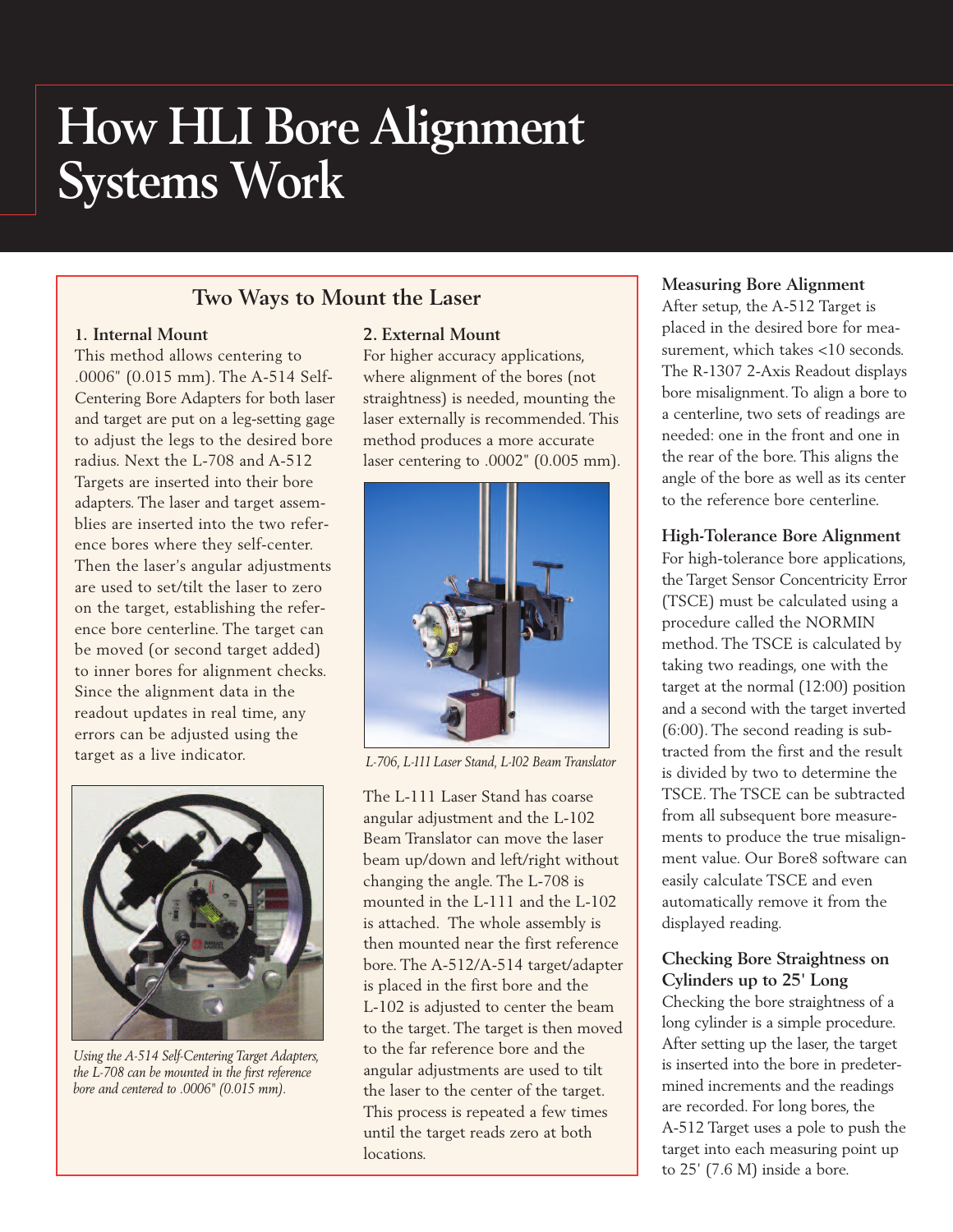# **Alignment Solutions for Even the Most Difficult Bore Applications**

#### **Applications Overview**

Hamar Laser bore systems can handle a wide range of bore alignment and straightness determination and measurement tasks. Even extremely difficult bore alignment challenges, like spherical bearings, can be done easily. If you do not see your application listed, please contact us to discuss your requirements. We will be more than happy to provide a solution that's right for your unique alignment problem.

#### **Automotive, Marine & Locomotive Engine Blocks**

- Crankshaft and camshaft line bores
- Cylinder straightness

#### **Manufacturing & Metalworking**

- Boring bar bearing alignment
- Deep bore straightness checks on parts
- Workpiece bore to spindle alignment

#### **Marine**

- Propeller shaft bearing bores
- Stern tube alignment

#### **Power Generation**

- Steam turbines
- Gas turbines

#### **Plastics**

- Extruder barrel alignment
- Extruder bore straightness and wear

#### **Aerospace**

• Hinge line spherical bearing bores

#### **Stern Tube & Propeller Shaft Bearings**

The L-708 / L-708LD can quickly and easily check stern tube and propeller shaft bearing alignment. It can even check the gearbox shaft's axis of rotation alignment to its bearings, saving loads of time versus a tight wire. It can also be used to set up boring bar bearings for line boring equipment.

#### **Engine Block Bore Alignment**

The L-708 / L-708LD gives automotive and diesel-engine manufacturers a fast, reliable way to measure crankshaft bores for straightness and alignment. Our system decreases inspection times significantly and eliminates the need for expensive gauging. The L-708 / L-708LD is also used for measuring the straightness of engine block cylinder bores.



*Engine block crankshaft bearing bore alignment.*

#### **Extruder Barrel Alignment**

With a 10 minute setup time and simple procedure, extruder barrels can be aligned in less than 1 hour using our L-705 Bore Laser. The adapters can also be used to measure barrel wear.

#### **Turbine Alignment**

Since 1975, our Steam Turbine Alignment System has cut alignment times by 50% and increased accuracy vs. tight wires. With the introduction of the L-705, alignment times have been further reduced. We also offer lasers to check split joint flatness and motor couplings.



*The L-706 Laser is designed for use over long distances making it suitable for steam turbine alignment applications.*

#### **Hinge-Line Bearing Alignment**

Smaller spherical bearings in commercial aircraft hinge-lines are aligned using the L-705 and T-271 2-Axis Virtual Center Target. For larger spherical bearings (2.25" and above) the T-218 Target and T-225X Flange are used. Now extremely difficult alignment tasks can be done in one-tenth the time!